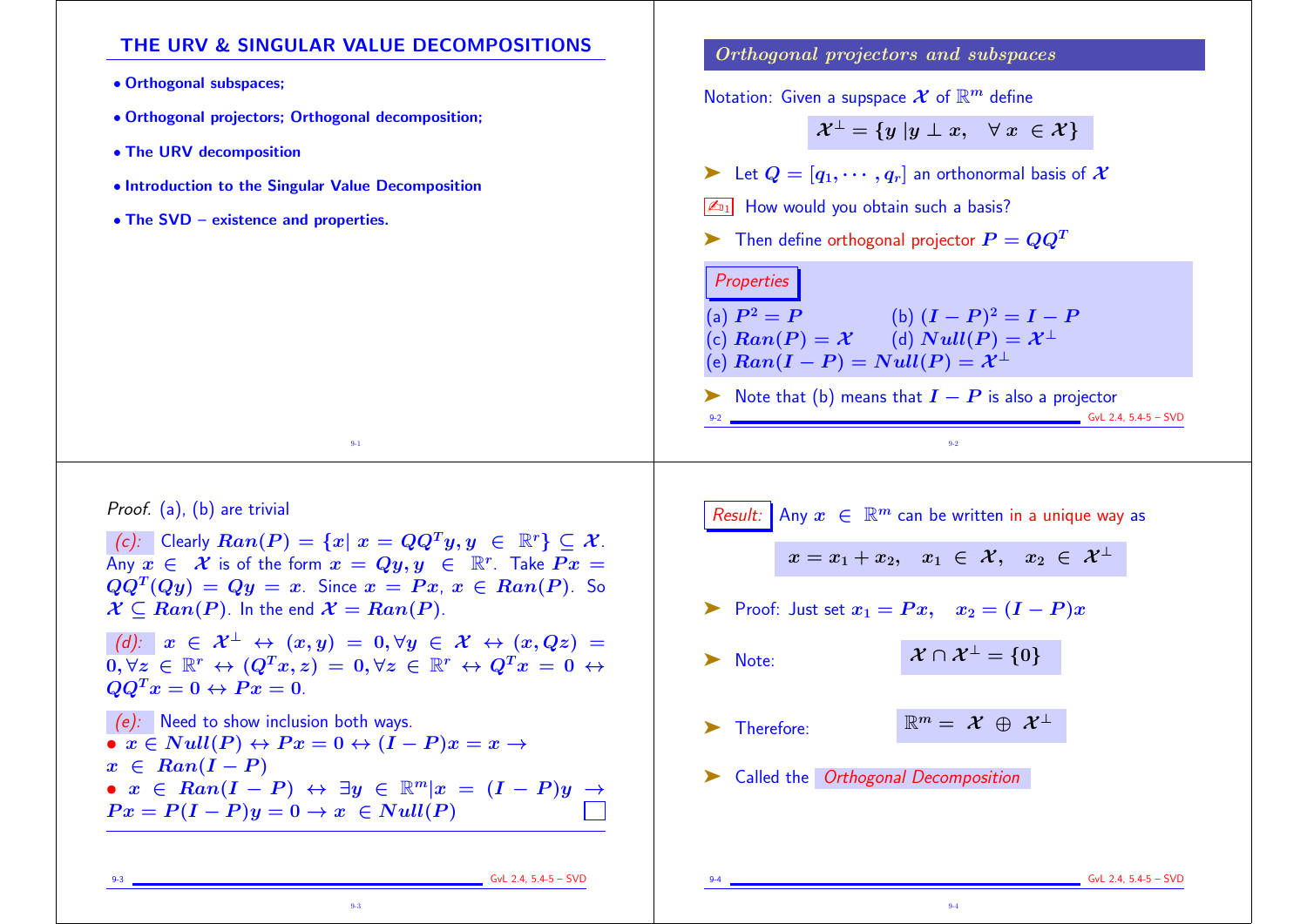## Orthogonal decomposition

- $\triangleright$  In other words  $\mathbb{R}^m = P \mathbb{R}^m \oplus (I P) \mathbb{R}^m$  or:  $\mathbb{R}^m = Ran(P) \oplus Ran(I - P)$  or:  $\mathbb{R}^m = Ran(P) \oplus Null(P)$  or:  $\mathbb{R}^m = Ran(P) \oplus Ran(P)^{\perp}$
- $\blacktriangleright$  Can complete basis  $\{q_1,\cdots,q_r\}$  into orthonormal basis of  $\mathbb{R}^m$ ,  $q_{r+1}, \cdots, q_m$

 $\triangleright \{q_{r+1}, \dots, q_m\} =$  basis of  $\mathcal{X}^{\perp}$ .  $\rightarrow$   $\mid dim(\mathcal{X}^{\perp}) = m - r$ .

Express the above with bases for  $\mathbb{R}^m$  :

 $[\underbrace{u_1, u_2, \cdots, u_r}_{Ran(A)},$ , u $\overline{\phantom{0}}$  $r_{+1}, u_{r+2},$  $\frac{u_{r+2},\cdots,u_m}{Null(A^T)}$  $\lfloor$ 

9-5

and for  $\mathbb{R}^n$   $[\underbrace{v_1, v_2, \cdots, v_r}_{Ran(A^T)}, \underbrace{v_{r+1}, v_{r+2}, \cdots, v_n}_{Null(A)}]$  $\mathbf{l}$ 

 $\blacktriangleright$  Observe  $u_i^TAv_j = 0$  for  $i > r$  or  $j > r$ . Therefore

$$
U^TAV = R = \begin{pmatrix} C & 0 \\ 0 & 0 \end{pmatrix}_{m \times n} \quad C \in \ \mathbb{R}^{r \times r} \quad \longrightarrow
$$

 $A = U R V^T$ 

9-7

▶ General class of URV decompositions

Four fundamental supspaces - URV decomposition

Let  $A \in \mathbb{R}^{m \times n}$  and consider  $\text{Ran}(A)^{\perp}$ 

Property  $1$ :  $\text{Ran}(A)^{\perp} = Null(A^T)$ 

Proof:  $x \in \text{Ran}(A)^{\perp}$  iff  $(Ay, x) = 0$  for all y iff  $(y, A^T x) = 0$ for all  $y$  ...

Property 2:  $\text{Ran}(A^T) = Null(A)^{\perp}$ 

 $\triangleright$  Take  $\mathcal{X} = \text{Ran}(A)$  in orthogonal decomoposition.  $\triangleright$  Result:

| 4 fundamental subspaces |
|-------------------------|
| $Ran(A)$ $Null(A^T)$    |
| $Ran(A^T)$ $Null(A)$    |
|                         |

9-6 GvL 2.4, 5.4-5 – SVD

▶ Far from unique.

 $\sqrt{\mathbb{Z}_{D2}}$  Show how you can get a decomposition in which C is lower (or upper) triangular, from the above factorization.

9-6

► Can select decomposition so that R is upper triangular  $\rightarrow$  URV decomposition.

► Can select decomposition so that R is lower triangular  $\rightarrow$  ULV decomposition.

 $\triangleright$  SVD = special case of URV where  $R =$  diagonal

 $\sqrt{\mathbb{Z}_{33}}$  How can you get the ULV decomposition by using only the Householder QR factorization (possibly with pivoting)? [Hint: you must use Householder twice]

9-8

9-7 GvL 2.4, 5.4-5 – SVD

 $GvL$  2.4, 5.4-5 – SVD

GvL 2.4, 5.4-5 – SVD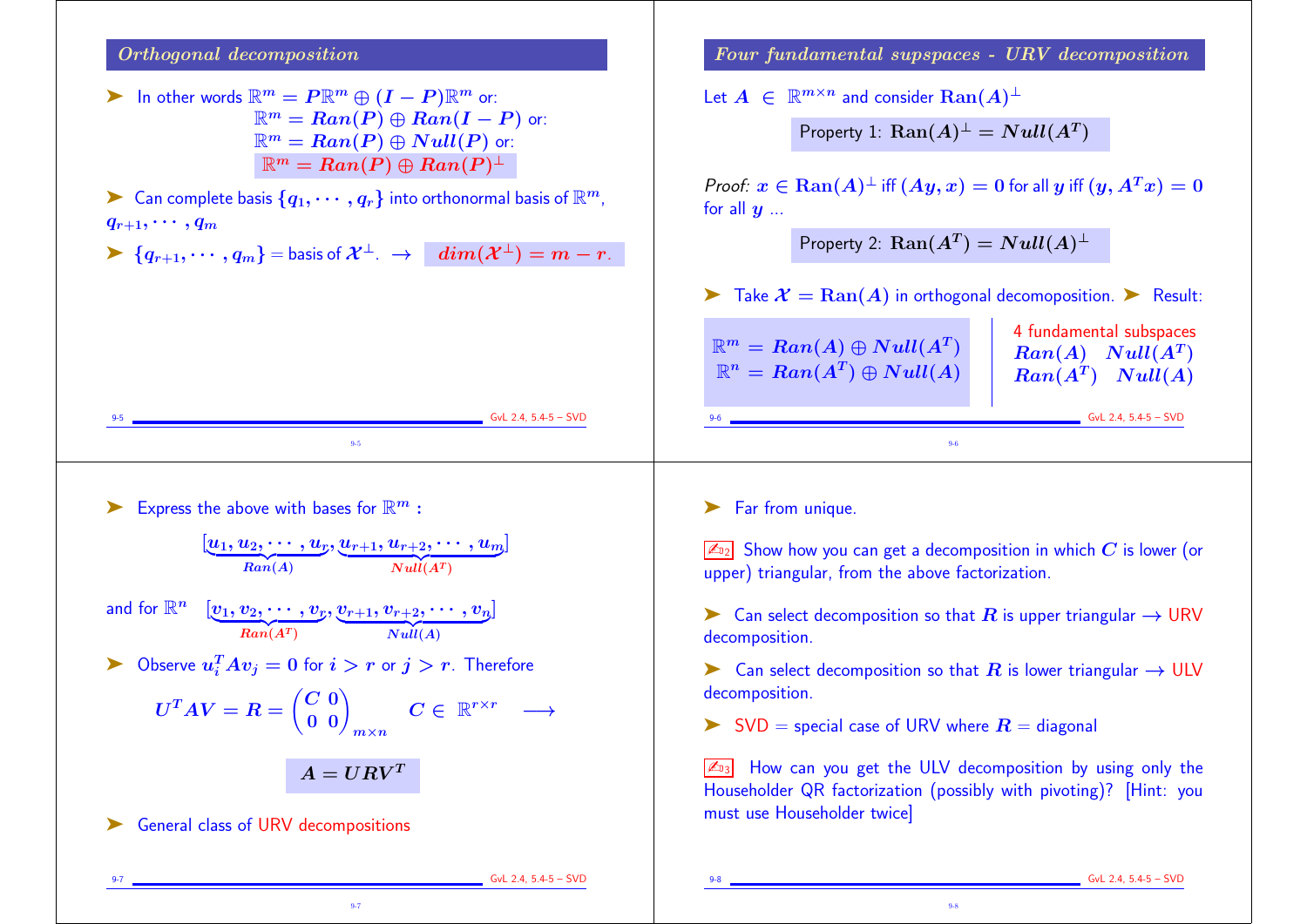

Theorem For any matrix  $A \in \mathbb{R}^{m \times n}$  there exist unitary matrices  $\overline{U} \in \mathbb{R}^{m \times m}$  and  $V \in \mathbb{R}^{n \times n}$  such that

 $A = U\Sigma V^T$ 

where  $\Sigma$  is a diagonal matrix with entries  $\sigma_{ii} \geq 0$ .

 $\sigma_{11} \geq \sigma_{22} \geq \cdots \sigma_{pp} \geq 0$  with  $p = \min(n, m)$ 

 $\triangleright$  The  $\sigma_{ii}$ 's are the singular values. Notation change  $\sigma_{ii} \longrightarrow \sigma_i$ *Proof:* Let  $\sigma_1 = ||A||_2 = \max_{x, ||x||_2=1} ||Ax||_2$ . There exists a pair of unit vectors  $v_1, u_1$  such that



9-9

 $\blacktriangleright$  Complete  $v_1$  into an orthonormal basis of  $\mathbb{R}^n$ 

 $V \equiv [v_1, V_2] = n \times n$  unitary

 $\sum_{n=1}^{\infty}$  Complete  $u_1$  into an orthonormal basis of  $\mathbb{R}^m$ 

 $U \equiv [u_1, U_2] = m \times m$  unitary

Define  $U, V$  as single Householder reflectors.

➤ Then, it is easy to show that

$$
AV = U \times \begin{pmatrix} \sigma_1 & w^T \\ 0 & B \end{pmatrix} \rightarrow U^T A V = \begin{pmatrix} \sigma_1 & w^T \\ 0 & B \end{pmatrix} \equiv A_1
$$

9-10

▶ Observe that

$$
\left\|A_1\left(\frac{\sigma_1}{w}\right)\right\|_2 \geq \sigma_1^2 + \|w\|^2 = \sqrt{\sigma_1^2 + \|w\|^2} \left\|\left(\frac{\sigma_1}{w}\right)\right\|_2
$$

9-11

 $\triangleright$  This shows that w must be zero [why?]

➤ Complete the proof by an induction argument.



9-12

 $9-9$  GvL 2.4, 5.4-5 – SVD

 $6vL$  2.4, 5.4-5 – SVD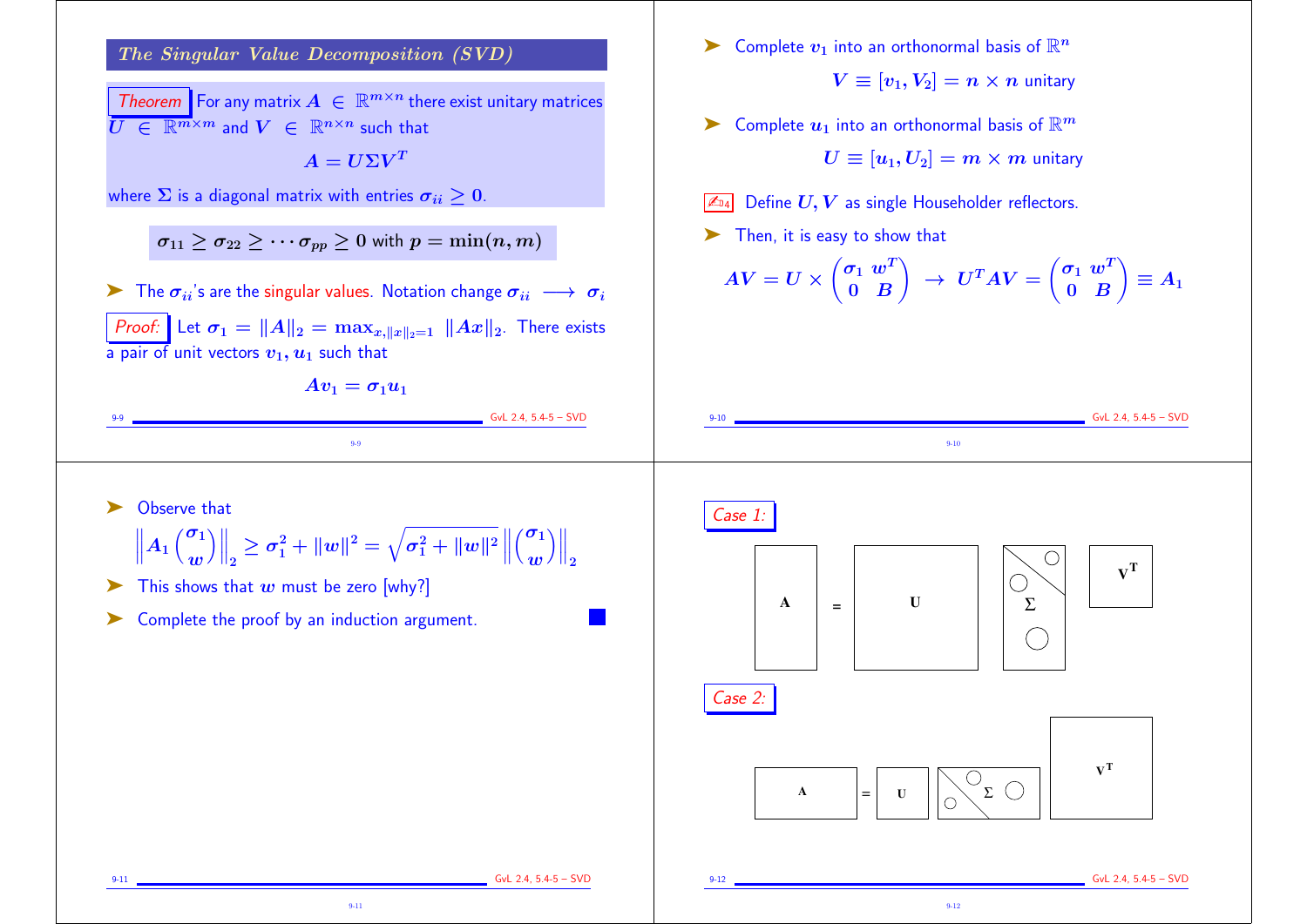## The "thin" SVD

➤ Consider the Case-1. It can be rewritten as

$$
A=[U_1U_2]\begin{pmatrix}\Sigma_1\\0\end{pmatrix}\;V^T
$$

Which gives:

 $A=U_1\Sigma_1~V^T$ 

where  $U_1$  is  $m \times n$  (same shape as A), and  $\Sigma_1$  and  $V$  are  $n \times n$ 

▶ Referred to as the "thin" SVD. Important in practice.

 $\sqrt{\mathbb{Z}_{15}}$  How can you obtain the thin SVD from the QR factorization of A and the SVD of an  $n \times n$  matrix?

9-13 GvL 2.4, 5.4-5 – SVD 9-13

A few properties. Assume that

$$
\sigma_1 \geq \sigma_2 \geq \cdots \geq \sigma_r > 0 \text{ and } \sigma_{r+1} = \cdots = \sigma_p = 0
$$

Then:

- $rank(A) = r =$  number of nonzero singular values.
- Ran(A) = span{ $u_1, u_2, ..., u_r$ }
- $\bullet \; \text{Null}(A^T) = \text{span}\{u_{r+1}, u_{r+2}, \ldots, u_m\}$
- Ran $(A^T) = \text{span}\{v_1, v_2, \ldots, v_r\}$
- Null $(A) = \text{span}\{v_{r+1}, v_{r+2}, \ldots, v_n\}$

Properties of the SVD (continued)

• The matrix  $\boldsymbol{A}$  admits the SVD expansion:

$$
A=\sum_{i=1}^r \sigma_i u_i v_i^T
$$

•  $||A||_2 = \sigma_1$  = largest singular value

 $\bullet \ \|A\|_F = \left(\sum_{i=1}^r \sigma_i^2\right)$  $\binom{2}{i}^{1/2}$ 

• When A is an  $n \times n$  nonsingular matrix then  $||A^{-1}||_2 = 1/\sigma_n$ 

Theorem Let 
$$
k < r
$$
 and

$$
A_k = \sum_{i=1}^k \sigma_i u_i v_i^T
$$

9-14 GvL 2.4, 5.4-5 – SVD 9-14

then

$$
\min_{rank(B)=k} \|A-B\|_2 = \|A-A_k\|_2 = \sigma_{k+1}
$$

9-16